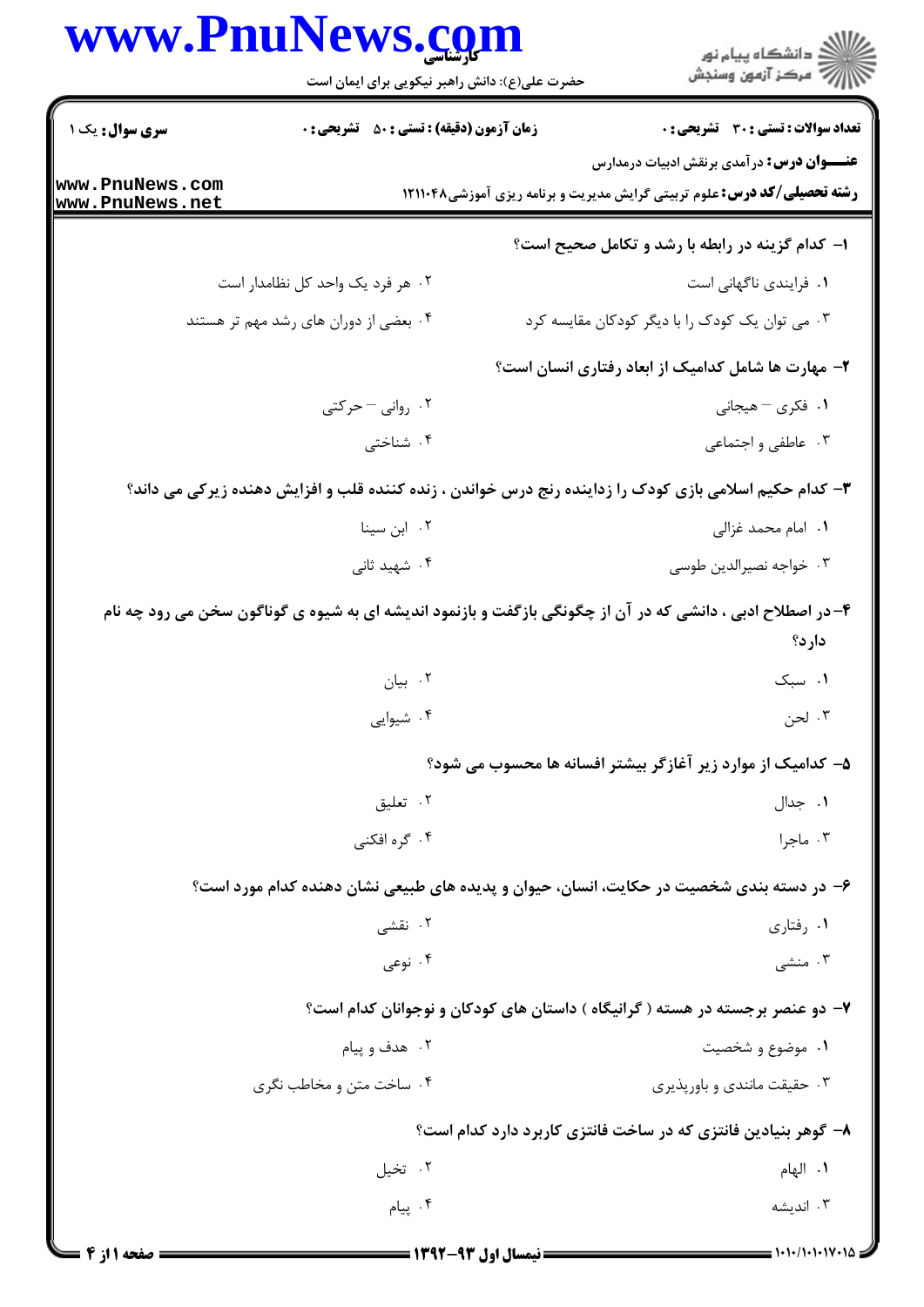|                                    | www.PnuNews.com                                                                                            | ڪ دانشڪاه پيا <sub>م</sub> نور<br>۾ سرڪز آزمون وسنڊش                                                                                  |
|------------------------------------|------------------------------------------------------------------------------------------------------------|---------------------------------------------------------------------------------------------------------------------------------------|
|                                    | حضرت علی(ع): دانش راهبر نیکویی برای ایمان است                                                              |                                                                                                                                       |
| <b>سری سوال : ۱ یک</b>             | <b>زمان آزمون (دقیقه) : تستی : 50 ٪ تشریحی : 0</b>                                                         | <b>تعداد سوالات : تستی : 30 ٪ تشریحی : 0</b>                                                                                          |
| www.PnuNews.com<br>www.PnuNews.net |                                                                                                            | <b>عنــــوان درس:</b> در آمدی برنقش ادبیات درمدارس<br><b>رشته تحصیلی/کد درس:</b> علوم تربیتی گرایش مدیریت و برنامه ریزی آموزشی۱۲۱۱۰۴۸ |
|                                    |                                                                                                            | ۹- زمان و مکان در مقاله چه وضعیتی دارد؟                                                                                               |
|                                    | ۰۲ مترادف علیت است                                                                                         | ٠١. نوعي معيار به حساب مي آيد                                                                                                         |
|                                    | ۰۴ اهمیت فوق العاده ای دارد                                                                                | ۰۳ جایگاه ویژه ندارد                                                                                                                  |
|                                    | +ا– در زندگی نامه ، دستاورد روند پژوهش که نشان می دهد نویسنده به دنبال کشف حقیقتی درباره یک شخصیت است کدام | است؟                                                                                                                                  |
|                                    | ۰۲ سازمان دهی                                                                                              | ۰۱ اندیشه                                                                                                                             |
|                                    | ۰۴ مخاطب نگری                                                                                              | ۰۳ حقیقت مداری                                                                                                                        |
|                                    |                                                                                                            | 11– کدامیک از موارد زیر از ویژگیهای نظم های مهمل محسوب می شود؟                                                                        |
|                                    | ۰۲ دارای موضوع و با معنی هستند                                                                             | ۰۱ سروده هایی کتبی هستند                                                                                                              |
|                                    | ۰۴ کودکان از خواندن آنها لذت می برند                                                                       | ۰۳ واژه ها نقش دستوری دارند                                                                                                           |
|                                    |                                                                                                            | ۱۲- به کدامیک از نظم های آموزشی زیر چیستان نیز می گویند؟                                                                              |
|                                    | ۰۲ لغز                                                                                                     | ۰۱ معما                                                                                                                               |
|                                    | ۰۴ ضرب المثل                                                                                               | ۰۳ متل                                                                                                                                |
|                                    |                                                                                                            | <b>۱۳</b> - معنی لغوی لالایی چیست؟                                                                                                    |
|                                    | ٠٢ خواباندن نوباوگان                                                                                       | ۰۱ نوایی دلنشین                                                                                                                       |
|                                    | ۰۴ آرزوهای مادرانه                                                                                         | ۰۳ خادم                                                                                                                               |
|                                    |                                                                                                            | ۱۴- مهم ترین سرودهای نیایشی زردشت چه نام دارد؟                                                                                        |
|                                    | ۲. گاتها                                                                                                   | ۰۱ يسنا                                                                                                                               |
|                                    | ۰۴ خرده اوستا                                                                                              | ۰۳ يشتها                                                                                                                              |
|                                    |                                                                                                            | ۱۵– برترین عنصر شعر چیست؟                                                                                                             |
|                                    | ٠٢ عاطفه                                                                                                   | ۰۱ تخیل                                                                                                                               |
|                                    | ۰۴ آهنگ                                                                                                    | زبان $\cdot$ ۳                                                                                                                        |
|                                    |                                                                                                            | ۱۶- منظور از ساختار درونی شعر چیست؟                                                                                                   |
|                                    | ۰۲ درونمایه شعر                                                                                            | ۰۱ قالب شعري                                                                                                                          |
|                                    | ۰۴ موسیقی درونی                                                                                            | ۰۳ سازمان فکری شاعر                                                                                                                   |
|                                    |                                                                                                            |                                                                                                                                       |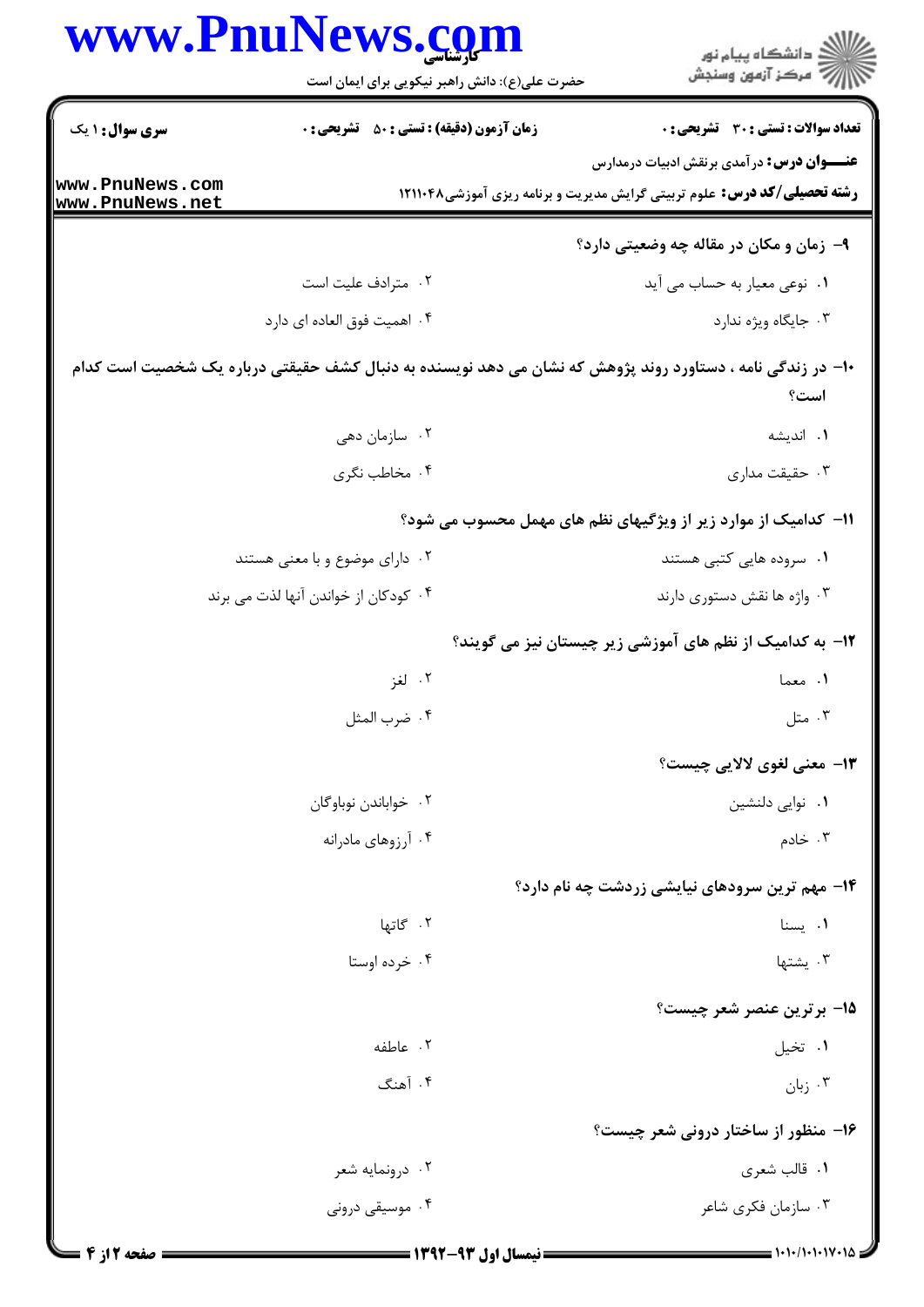|                                    | www.PnuNews.com                                                                                                   |                                                                                 | ِ<br>∭ دانشڪاه پيام نور<br>∭ مرڪز آزمون وسنڊش     |  |
|------------------------------------|-------------------------------------------------------------------------------------------------------------------|---------------------------------------------------------------------------------|---------------------------------------------------|--|
|                                    | حضرت علی(ع): دانش راهبر نیکویی برای ایمان است                                                                     |                                                                                 |                                                   |  |
| سری سوال : ۱ یک                    | <b>زمان آزمون (دقیقه) : تستی : 50 ٪ تشریحی : 0</b>                                                                |                                                                                 | تعداد سوالات : تستي : 30 ٪ تشريحي : 0             |  |
| www.PnuNews.com<br>www.PnuNews.net |                                                                                                                   | <b>رشته تحصیلی/کد درس:</b> علوم تربیتی گرایش مدیریت و برنامه ریزی آموزشی۱۲۱۱۰۴۸ | <b>عنــــوان درس:</b> درآمدی برنقش ادبیات درمدارس |  |
|                                    | ۱۷- پروردگی زبان ساده به وسیله آرایه های ادبی، در اصطلاح علم بدیع چه نامیده می شود؟                               |                                                                                 |                                                   |  |
|                                    | ۰۲ تشخیص                                                                                                          |                                                                                 | ۰۱ تطابق                                          |  |
|                                    | ۰۴ تفويف                                                                                                          |                                                                                 | ۰۳ ترصیع                                          |  |
|                                    | ۱۸– در کدام عنصر شعری شاعر جهت تصویر سازی معنای راستین واژه را فرو می گذارد و معنای عاریتی (هنری)آن را بر می      |                                                                                 | گزيند؟                                            |  |
|                                    | ۰۲ استعاره                                                                                                        |                                                                                 | ۰۱ تشبیه                                          |  |
|                                    | ۰۴ کنایه                                                                                                          |                                                                                 | ۰۳ ایهام                                          |  |
|                                    | ۱۹– در کدام رویکرد مقصود آفرینش یک اثر مستقل همانند متن اصلی است که با الهام گیری از فضا و عناصر متن اصلی به زبان |                                                                                 | گروههای سنی نوشته می شود؟                         |  |
|                                    | ۰۲ نظیره سازی                                                                                                     |                                                                                 | ۰۱ بازآفرینی                                      |  |
|                                    | ۰۴ بازنویسی                                                                                                       |                                                                                 | ۰۳ ساده سازی                                      |  |
|                                    |                                                                                                                   |                                                                                 | <b>۲۰</b> - خط عمودی در تصویرگری نشانه چیست؟      |  |
|                                    | ۰۲ هیجان و تپش                                                                                                    |                                                                                 | ۰۱ حرکت و وزن                                     |  |
|                                    | ۰۴ سکون و وقار                                                                                                    |                                                                                 | ۰۳ ظرافت و شکنندگی                                |  |
|                                    | <b>۲۱</b> - کدامیک از موارد زیر رساترین عنصر پیام رسانی در تصویر سازی محسوب می شود ؟                              |                                                                                 |                                                   |  |
| ۰۴ خط                              | ۰۳ نقطه                                                                                                           | ۰۲ شکل                                                                          | ۰۱ ,نگ                                            |  |
|                                    | <b>۲۲-</b> هرگاه رنگ شفاف در برابر رنگ کدر قرار گیرد، کدام نوع تضاد رنگی بوجود می آید؟                            |                                                                                 |                                                   |  |
|                                    | ۰۲ تضاد وسعت                                                                                                      |                                                                                 | ٠١. تضاد اشباع رنگي                               |  |
|                                    | ۰۴ تضاد رنگ های مکمل                                                                                              |                                                                                 | ۰۳ تضاد همزمانی                                   |  |
|                                    | ۲۳- کدام یک از موارد عصاره ای پلاستیکی و مصنوعی است که روی انواع سطح های تصویرسازی می چسبد؟                       |                                                                                 |                                                   |  |
| ۰۴ جوهر                            | ۰۳ آکریلیک                                                                                                        | ۰۲ مداد رنگی                                                                    | ۰۱ گواش                                           |  |
|                                    |                                                                                                                   | <b>۲۴</b> - کدام یک از موارد زیر برجستگی و فرو رفتگی سطح تصویر است ؟            |                                                   |  |
| ۰۴ بافت                            | ۰۳ ژرف نمایی                                                                                                      | ۰۲ ترکیب بندی                                                                   | ۰۱ قاب بندی                                       |  |